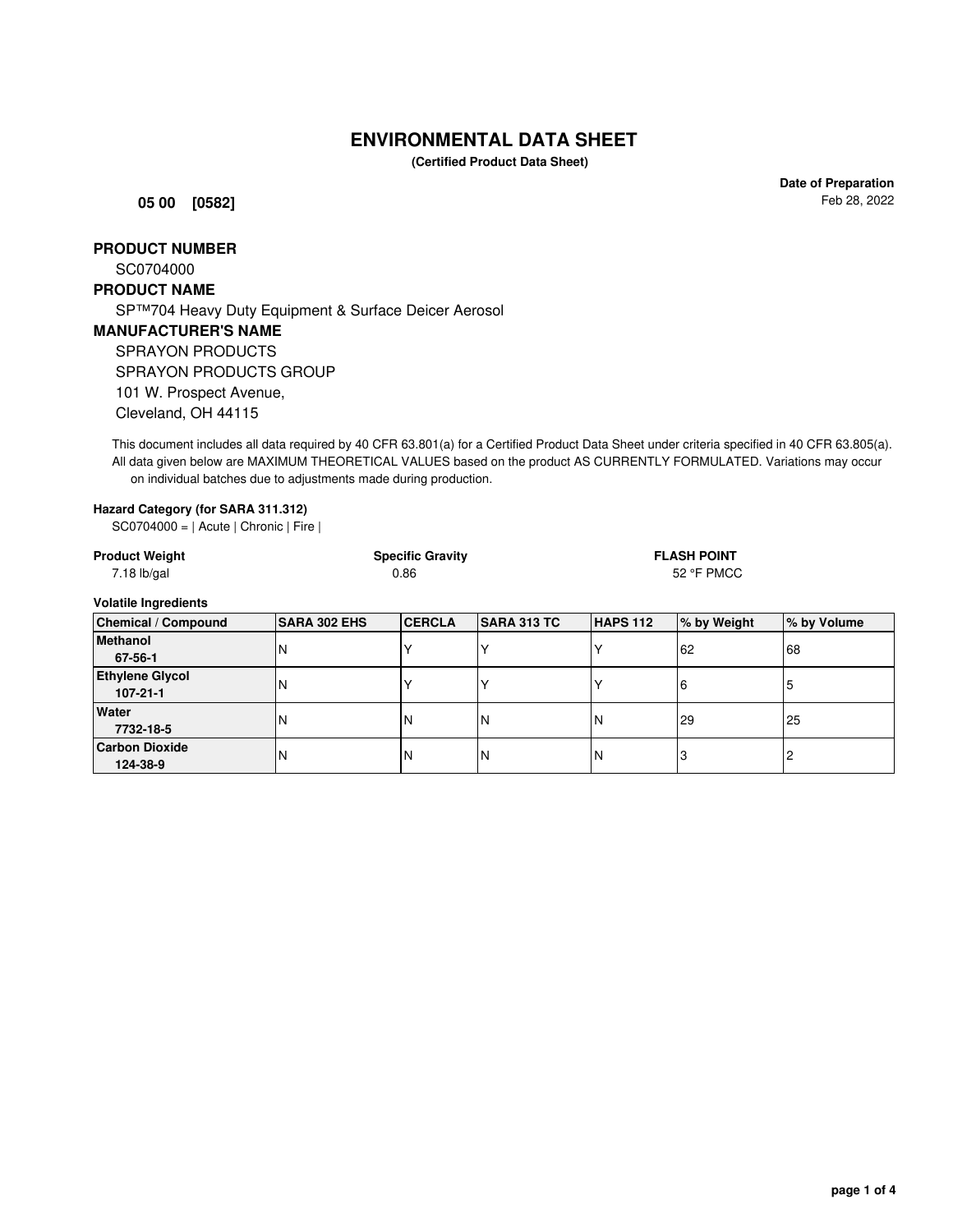# **Volatile Organic Compounds - U.S. EPA / Canada**

|                           | SC0704000             |                           |  |  |  |
|---------------------------|-----------------------|---------------------------|--|--|--|
|                           | LB/Gal                | g/L                       |  |  |  |
| <b>Coating Density</b>    | 7.18                  | 859                       |  |  |  |
|                           | By wt                 | By vol                    |  |  |  |
| <b>Total Volatiles</b>    | 99.8%                 | 99.9%                     |  |  |  |
| Federally exempt solvents |                       |                           |  |  |  |
| Water                     | 29.2%                 | 25.3%                     |  |  |  |
| Non-Organic Volatiles     |                       |                           |  |  |  |
| Carbon Dioxide            | 2.5%                  | 2.1%                      |  |  |  |
| Organic Volatiles         | 68.0%                 | 72.5%                     |  |  |  |
| Percent Non-Volatile      | 0.2%                  | 0.1%                      |  |  |  |
| <b>VOC Content</b>        | LB/Gal                | g/L                       |  |  |  |
| Total                     | 4.88                  | 585                       |  |  |  |
| Less exempt solvents      | 6.53                  | 782                       |  |  |  |
| Of solids                 | 99.99<br>$\geq$       | 11,983<br>$\geq$          |  |  |  |
| Of solids                 | 99.99 lb/lb<br>$\geq$ | 11,983<br>kg/kg<br>$\geq$ |  |  |  |
|                           | By wt                 |                           |  |  |  |
| By wt LVP-VOC             | 62.2%                 |                           |  |  |  |

Maximum Incremental Reactivity (MIR) (per US EPA Aerosol Ctg Rule, MIR Values 2009) **0.67**

# **Volatile Organic Compounds - California**

|                        | SC0704000 |             |        |        |        |
|------------------------|-----------|-------------|--------|--------|--------|
|                        |           | LB/Gal      |        |        | g/L    |
| <b>Coating Density</b> |           | 7.18        |        | 859    |        |
|                        |           | By wt       |        |        | By vol |
| <b>Total Volatiles</b> |           | 99.8%       |        | 99.9%  |        |
| Exempt solvents        |           |             |        |        |        |
| Water                  |           | 29.2%       |        | 25.3%  |        |
| Non-Organic Volatiles  |           |             |        |        |        |
| Carbon Dioxide         |           | 2.5%        | 2.1%   |        |        |
| Organic Volatiles      |           | 68.0%       | 72.5%  |        |        |
| Percent Non-Volatile   |           | 0.2%        | 0.1%   |        |        |
| <b>VOC Content</b>     |           | LB/Gal      |        |        | g/L    |
| Total                  |           | 4.88        |        | 585    |        |
| Less exempt solvents   |           | 6.53        |        | 782    |        |
| Of solids              | $\geq$    | 99.99       | >      | 11,983 |        |
| Of solids              | >         | 99.99 lb/lb | $\geq$ | 11,983 | kg/kg  |
|                        |           | By wt       |        |        |        |
| By wt LVP-VOC          |           | 62.2%       |        |        |        |

Maximum Incremental Reactivity (MIR) (per California Air Resources Board Aerosol Products Regulation, MIR Values 2010) **0.60**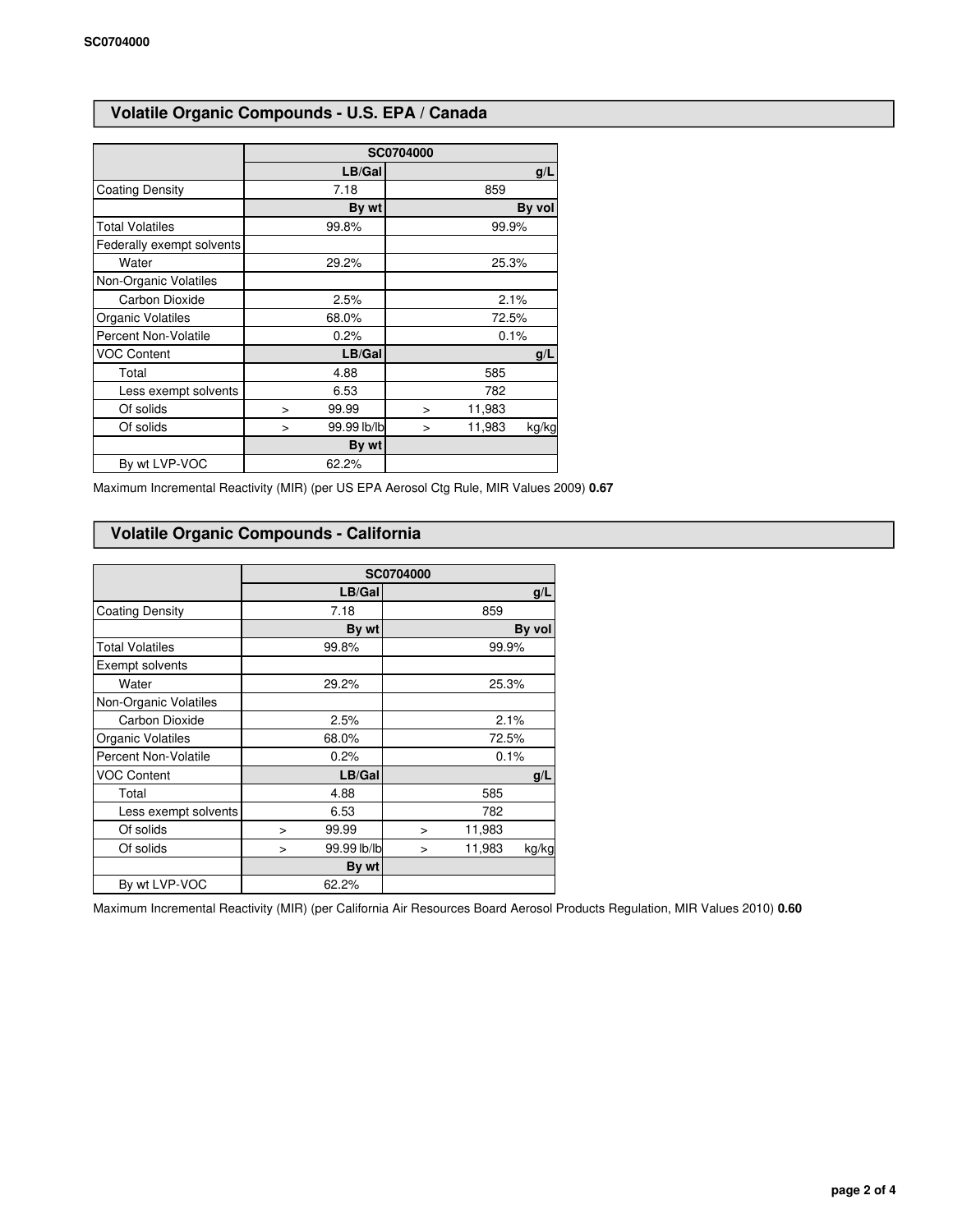# **Volatile Organic Compounds - South Coast Air Quality Management District, California, US**

|                        | SC0704000 |             |       |        |        |  |
|------------------------|-----------|-------------|-------|--------|--------|--|
|                        |           | LB/Gal      |       |        | g/L    |  |
| <b>Coating Density</b> |           | 7.18        |       | 859    |        |  |
|                        |           | By wt       |       |        | By vol |  |
| <b>Total Volatiles</b> |           | 99.8%       |       |        | 99.9%  |  |
| Exempt solvents        |           |             |       |        |        |  |
| Water                  |           | 29.2%       |       |        | 25.3%  |  |
| Non-Organic Volatiles  |           |             |       |        |        |  |
| Carbon Dioxide         |           | 2.5%        | 2.1%  |        |        |  |
| Organic Volatiles      |           | 68.0%       | 72.5% |        |        |  |
| Percent Non-Volatile   |           | 0.2%        | 0.1%  |        |        |  |
| <b>VOC Content</b>     |           | LB/Gal      |       |        | g/L    |  |
| Total                  |           | 4.88        |       | 585    |        |  |
| Less exempt solvents   |           | 6.53        |       | 782    |        |  |
| Of solids              | $\geq$    | 99.99       | ⋗     | 11,983 |        |  |
| Of solids              | >         | 99.99 lb/lb | >     | 11,983 | kg/kg  |  |

## **Volatile Organic Compounds - EU Directive 2004/42/EC**

|                        | SC0704000 |        |  |
|------------------------|-----------|--------|--|
|                        | By wt     | By vol |  |
| <b>Total Volatiles</b> | 99.8%     | 99.9%  |  |
| <b>VOC Content</b>     | LB/Gal    | g/l    |  |
| Total                  | 4.88      | 585    |  |

## **Volatile Organic Compounds - EU Directive 2010/75/EU**

|                    | SC0704000 |         |  |
|--------------------|-----------|---------|--|
|                    | By wt     | By voll |  |
| Total Volatiles    | 99.8%     | 99.9%   |  |
| <b>VOC Content</b> | LB/Gal    | g/      |  |
| Total              | 4.88      | 585     |  |

## **Volatile Organic Compounds - Mexico**

|                        | SC0704000 |             |        |        |        |
|------------------------|-----------|-------------|--------|--------|--------|
|                        |           | LB/Gal      |        |        | g/L    |
| <b>Coating Density</b> |           | 7.18        |        | 859    |        |
|                        |           | By wt       |        |        | By vol |
| <b>Total Volatiles</b> |           | 99.8%       |        | 99.9%  |        |
| Exempt solvents        |           |             |        |        |        |
| Water                  |           | 29.2%       | 25.3%  |        |        |
| Non-Organic Volatiles  |           |             |        |        |        |
| Carbon Dioxide         |           | 2.5%        | 2.1%   |        |        |
| Organic Volatiles      |           | 68.0%       | 72.5%  |        |        |
| Percent Non-Volatile   |           | 0.2%        | 0.1%   |        |        |
| <b>VOC Content</b>     |           | LB/Gal      |        |        | g/L    |
| Total                  |           | 4.88        |        | 585    |        |
| Less exempt solvents   |           | 6.53        |        | 782    |        |
| Of solids              | ⋗         | 99.99       | ⋗      | 11,983 |        |
| Of solids              | >         | 99.99 lb/lb | $\geq$ | 11,983 | kg/kg  |